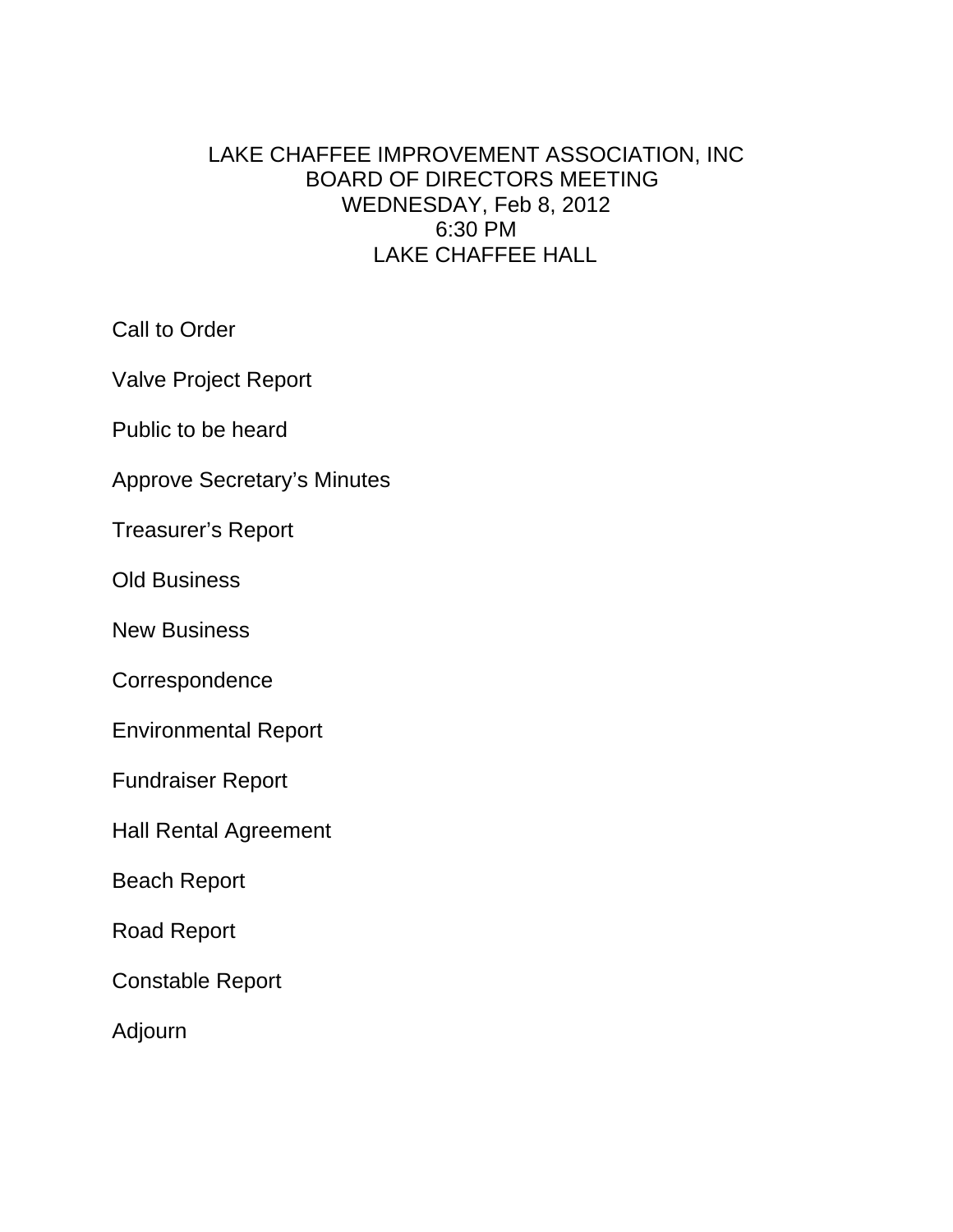## LAKE CHAFFEE IMPROVEMENT ASSOCIATION, INC BOARD OF DIRECTORS MINUTES Lake Chaffee Improvement Assoc Hall Feb 8, 2012 @ 6:30 pm

#### *MINUTES RECORDED AND POSTED BEFORE APPROVAL*

President Ivan Wasko called the meeting to order @ 6:35 pm

**Board Members in Attendance**: Ivan Wasko, Linda Parent, Ken Garee, Art Apostol, Tom Martin, Laurie Layton, Carol Natitus Alternates: Gerry Dufresne Committee Chair: Gay Leedie, Ralph Sherman

**Valve Project**: None – The students from UCONN have added a third person to their team, but were unable to attend this meeting. We expect the students to attend our next meeting.

**Public in attendance:** John Regan, 18 Armitage Court

**Public to be heard:** John Regan brought to the attention of the Board that there may be funds available from the State of CT for road repairs through a program called small town grants. Ivan will go to the Town Hall to discuss with Ralph Fletcher, or his secretary, Chris, to learn more on this topic. John discussed his concerns about the speeding on Route 89 especially between the package store and the general store. John and Ken Garee will speak with Ralph Fletcher to see if there is any way to put up a speed monitoring sign in that area.

**Approve Secretary's Minutes:** Minutes of Jan 11,2012 meeting were approved as amended. Corrections: Gerry Dufresne spelling correction, Under New Business—Marc Glass saved us *approx \$1100* not \$2000 on the first policy. Under fundraising....the membership *strongly advised us to close* the hall for the winter, not voted on.....*we started to discuss fixed expenses for the hall* ...vs we discussed, add Carol Natitus as participant of the Hall Rental Agreement Committee. Under Road report....*bushes will be trimmed*, not trimming.

**Treasurer's Report**: Linda Parent made a motion to approve the Treasurer's report, seconded by Dennis. Ken reported that \$500.00 has been moved to the Lake Maintenance Fund. Tom made a motion to have Ken place liens on 17 properties that have not yet paid their taxes. Carol seconded. All in favor. Motion passed.

**New Business**: Gay has prepared a few temporary signs to post at our beaches, boat launch and fishing dock that say "Lake use for members and guests" We need to review all of our signs and regroup on this topic for our next meeting.

Laurie Layton made motion to sell the Bingo equipment and remove it from the Hall. Art seconded. Vote was 4 to 3 to retain all of the equipment. Tom made a motion to discard the smaller bingo machines and retain the largest piece. Art seconded. All in favor. Motion passed.

Art expressed his concern about how some of properties within our Lake Association have deteriorated and how it effects all of our property values. Art suggested that we start a campaign to step up awareness. Gay and Dennis will work on a newsletter that will be distributed with a copy of our ordinances to help kick-off the campaign. Art expressed his concerns that more people would be needed to volunteer for subcommittees to help with additional initiatives, such as a welcome committee for new members.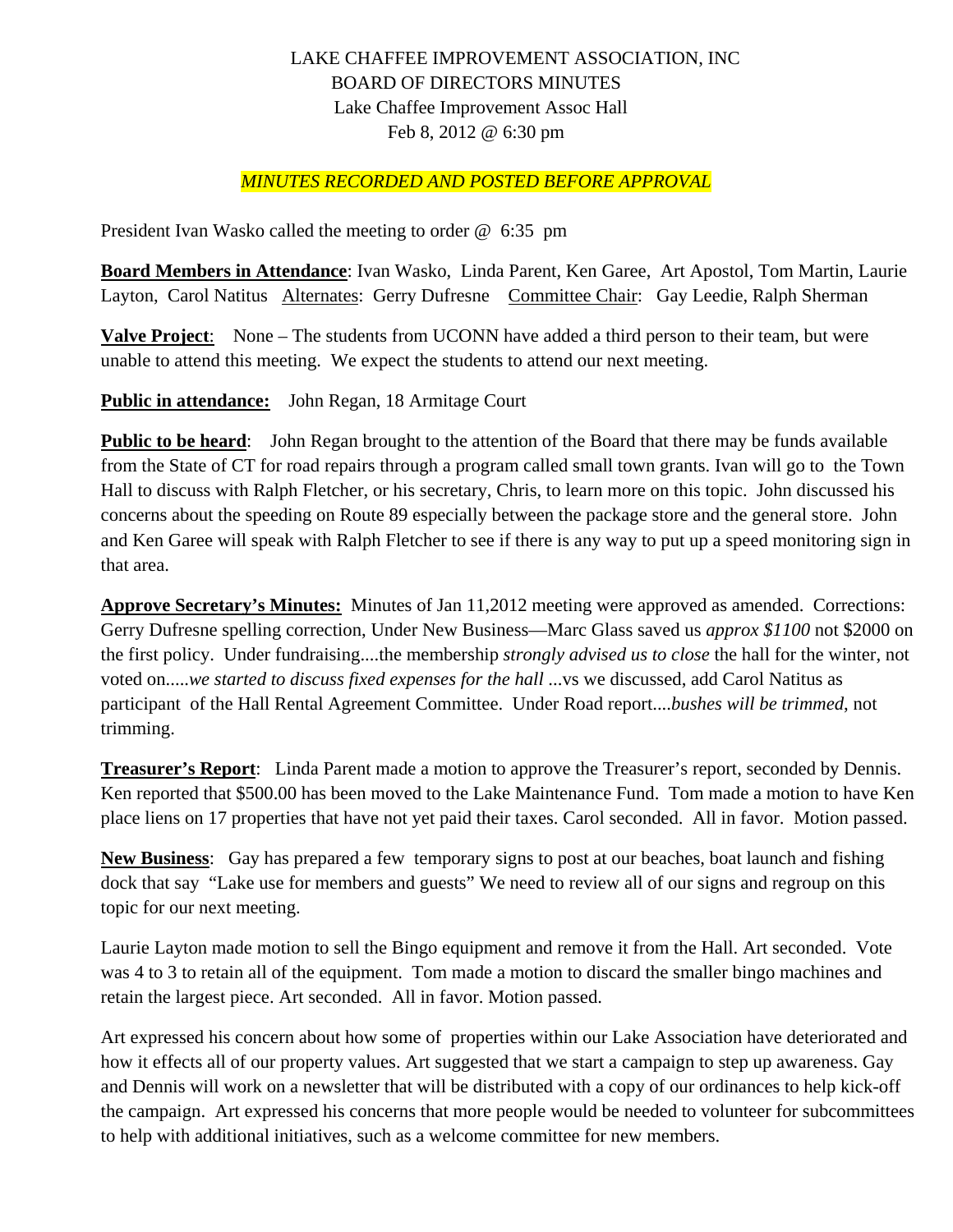**Old Business**: Art has been in touch with Marc D. Glass, Marc D. Glass Insurance Agency, Inc, and Marc is still waiting for a couple of quotes, and will be getting back to us shortly. Art will review the remainder of the policies with Marc to see if we can consolidate any of them. Art volunteered to contact Kari Olson to see where she stands on the issue of raising our taxes and if she has heard back from Tony G. Brenda gave Ivan a box of files she obtained from Kay Warren containing files pertaining to back taxes. Ken will review. Gerry obtained and delivered the insulating boards to seal off the kitchen area. Ivan will be contacting the lock company next week to schedule the work.

**Correspondence:** We received a thank you note from Kay Warren for our donation to hospice. We received a letter from Kay Warren regarding her concerns about the snow plowing of Amidon Drive. Ivan has spoken to the plow contractor about that road already and expects the road will be plowed correctly in the future.

**Environmental Report**: Ralph will begin water testing after Memorial Day. .

**Fundraising:** Gay Leedie presented the following suggestions for fund raisers and will work with Ivan to begin scheduling some of these activities starting in May: poker run, progressive dinner, sand castle building contest, barbeques, dinner with take out, kayak racing, open house to view new hall renovations.

**Hall Rental Agreement Report:** Tom reported that the costs associated with the use of the hall total \$135 per use. The committee suggested a fee of \$175 for members plus a \$50 cleaning deposit and \$20 key deposit. The suggested fee for nonmembers would be \$350 with a \$150 cleaning deposit and \$20 key deposit. The hall would be free of charge for immediate family members, in good standing, for bereavement. A discussion was held regarding liability issues and more clarification will be required from our insurance agent. The price for a the nonmember may need to be adjusted based on what we find out about the insurance liability.

 The committee will prepare the Hall Rental Agreement for presentation to the membership at our June Annual Meeting.

#### **Beach Report**: None

**Road Report**: Ivan has been filling pot holes as they wash out. Dan Cole is chipping brush along association roads. Ivan has asked the plow contractor to work up some quotes for certain areas that need attention.

### **Constable Report** : None

Meeting Adjourned @ 9:20 pm

Respectfully Submitted, Linda Parent, LCIA Secretary